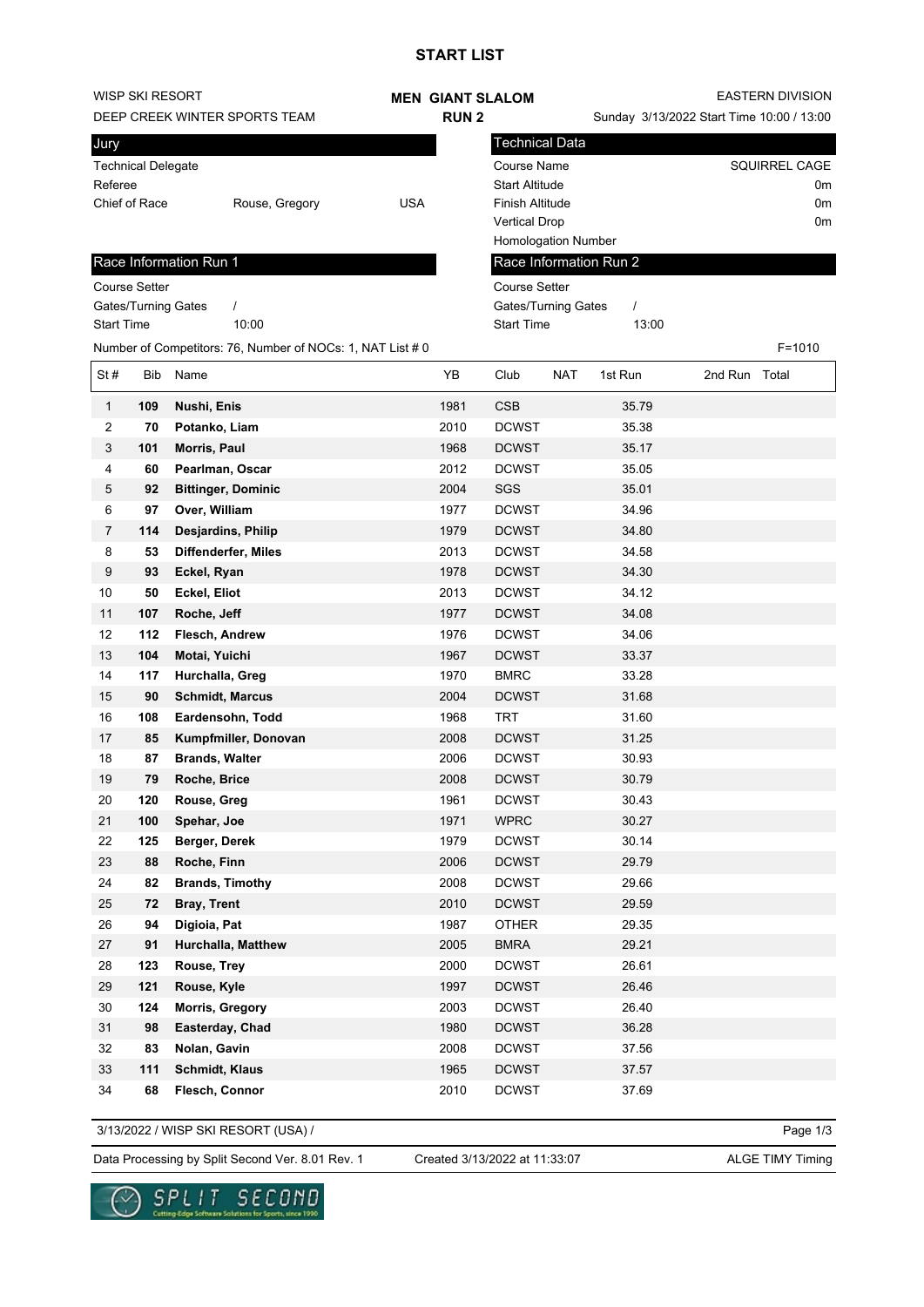## **START LIST**

| WISP SKI RESORT<br>DEEP CREEK WINTER SPORTS TEAM |     |                        | <b>MEN GIANT SLALOM</b> |              |                                           | <b>EASTERN DIVISION</b> |               |  |  |
|--------------------------------------------------|-----|------------------------|-------------------------|--------------|-------------------------------------------|-------------------------|---------------|--|--|
|                                                  |     |                        | <b>RUN2</b>             |              | Sunday 3/13/2022 Start Time 10:00 / 13:00 |                         |               |  |  |
| St#                                              | Bib | Name                   | YB                      | Club         | <b>NAT</b>                                | 1st Run                 | 2nd Run Total |  |  |
| 35                                               | 58  | Eardensohn, Alex       | 2014                    | TRT          |                                           | 38.33                   |               |  |  |
| 36                                               | 115 | Lippuner, Werner       | 1965                    | <b>DCWST</b> |                                           | 38.51                   |               |  |  |
| 37                                               | 96  | Bray, Thomas           | 1977                    | <b>DCWST</b> |                                           | 38.61                   |               |  |  |
| 38                                               | 99  | <b>Edwards, David</b>  | 1978                    | <b>DCWST</b> |                                           | 38.84                   |               |  |  |
| 39                                               | 76  | Over, William          | 2011                    | <b>DCWST</b> |                                           | 39.10                   |               |  |  |
| 40                                               | 118 | Deming, Brian          | 1982                    | <b>DCWST</b> |                                           | 39.18                   |               |  |  |
| 41                                               | 122 | <b>Chandler, Phil</b>  | 1976                    | <b>DCWST</b> |                                           | 39.48                   |               |  |  |
| 42                                               | 65  | Haigh, John            | 2013                    | <b>DCWST</b> |                                           | 40.19                   |               |  |  |
| 43                                               | 55  | Perfetti, Giorgio      | 2013                    | <b>DCWST</b> |                                           | 40.70                   |               |  |  |
| 44                                               | 119 | Guidera, James         | 1983                    | <b>DCWST</b> |                                           | 40.82                   |               |  |  |
| 45                                               | 56  | O'Neill, Liam          | 2013                    | <b>DCWST</b> |                                           | 41.05                   |               |  |  |
| 46                                               | 113 | O'Donnell, Ted         | 1968                    | <b>DCWST</b> |                                           | 41.29                   |               |  |  |
| 47                                               | 64  | Desjardins, Bowden     | 2013                    | <b>DCWST</b> |                                           | 41.65                   |               |  |  |
| 48                                               | 51  | Braun, Vale            | 2014                    | <b>DCWST</b> |                                           | 41.83                   |               |  |  |
| 49                                               | 110 | Nolan, Nils            | 1969                    | <b>DCWST</b> |                                           | 41.97                   |               |  |  |
| 50                                               | 103 | Hampton, Matt          | 1976                    | <b>DCWST</b> |                                           | 43.75                   |               |  |  |
| 51                                               | 105 | Gander, James          | 1952                    | <b>DCWST</b> |                                           | 44.20                   |               |  |  |
| 52                                               | 59  | Pearlman, Ben          | 2014                    | <b>DCWST</b> |                                           | 44.79                   |               |  |  |
| 53                                               | 75  | Crush, Wyatt           | 2010                    | <b>DCWST</b> |                                           | 46.00                   |               |  |  |
| 54                                               | 69  | Deming, Landon         | 2011                    | <b>DCWST</b> |                                           | 47.30                   |               |  |  |
| 55                                               | 116 | Dobis, Brian           | 1981                    | <b>DCWST</b> |                                           | 47.86                   |               |  |  |
| 56                                               | 73  | DeWitt, Calvin         | 2011                    | <b>DCWST</b> |                                           | 51.63                   |               |  |  |
| 57                                               | 52  | Olsavsky, Parker       | 2014                    | <b>DCWST</b> |                                           | 53.50                   |               |  |  |
| 58                                               | 61  | Lucas, Theodore        | 2014                    | <b>DCWST</b> |                                           | 57.49                   |               |  |  |
| 59                                               | 54  | Norrington, Robin      | 2013                    | <b>DCWST</b> |                                           |                         |               |  |  |
| 60                                               | 57  | Perfetti, Giorgio      | 2013                    | <b>DCWST</b> |                                           |                         |               |  |  |
| 61                                               | 62  | <b>Butcher, Arthur</b> | 2013                    | <b>DCWST</b> |                                           |                         |               |  |  |
| 62                                               | 63  | Desjardins, Mack       | 2014                    | <b>DCWST</b> |                                           |                         |               |  |  |
| 63                                               | 66  | Platt, Domenic         | 2011                    | <b>DCWST</b> |                                           |                         |               |  |  |
| 64                                               | 67  | Grunseich, Gavin       | 2010                    | <b>DCWST</b> |                                           |                         |               |  |  |
| 65                                               | 71  | Eckel, Asher           | 2010                    | <b>DCWST</b> |                                           |                         |               |  |  |
| 66                                               | 74  | Bray, Troy             | 2011                    | <b>DCWST</b> |                                           |                         |               |  |  |
| 67                                               | 77  | Kwok, Ethan            | 2008                    | <b>DCWST</b> |                                           |                         |               |  |  |
| 68                                               | 78  | Desjardins, Chase      | 2009                    | <b>DCWST</b> |                                           |                         |               |  |  |
| 69                                               | 80  | Akers, Bobby           | 2008                    | <b>DCWST</b> |                                           |                         |               |  |  |
| 70                                               | 81  | Hampton, Cooper        | 2008                    | <b>DCWST</b> |                                           |                         |               |  |  |
| 71                                               | 84  | Hilbert-Graham, Warren | 2009                    | <b>DCWST</b> |                                           |                         |               |  |  |
| 72                                               | 86  | Santos, Angelo         | 2007                    | <b>DCWST</b> |                                           |                         |               |  |  |
| 73                                               | 89  | Lynch, Adam            | 2007                    | <b>DCWST</b> |                                           |                         |               |  |  |
| 74                                               | 95  | Jacobs, Parker         | 1968                    | <b>WPRC</b>  |                                           |                         |               |  |  |
| 75                                               | 102 | Hilbert, John          | 1970                    | <b>DCWST</b> |                                           |                         |               |  |  |
| 76                                               | 106 | Hurchalla, Charlie     | 2003                    | <b>BMRA</b>  |                                           |                         |               |  |  |

Page 2/3 Data Processing by Split Second Ver. 8.01 Rev. 1 Created 3/13/2022 at 11:33:07 ALGE TIMY Timing 3/13/2022 / WISP SKI RESORT (USA) / Created 3/13/2022 at 11:33:07